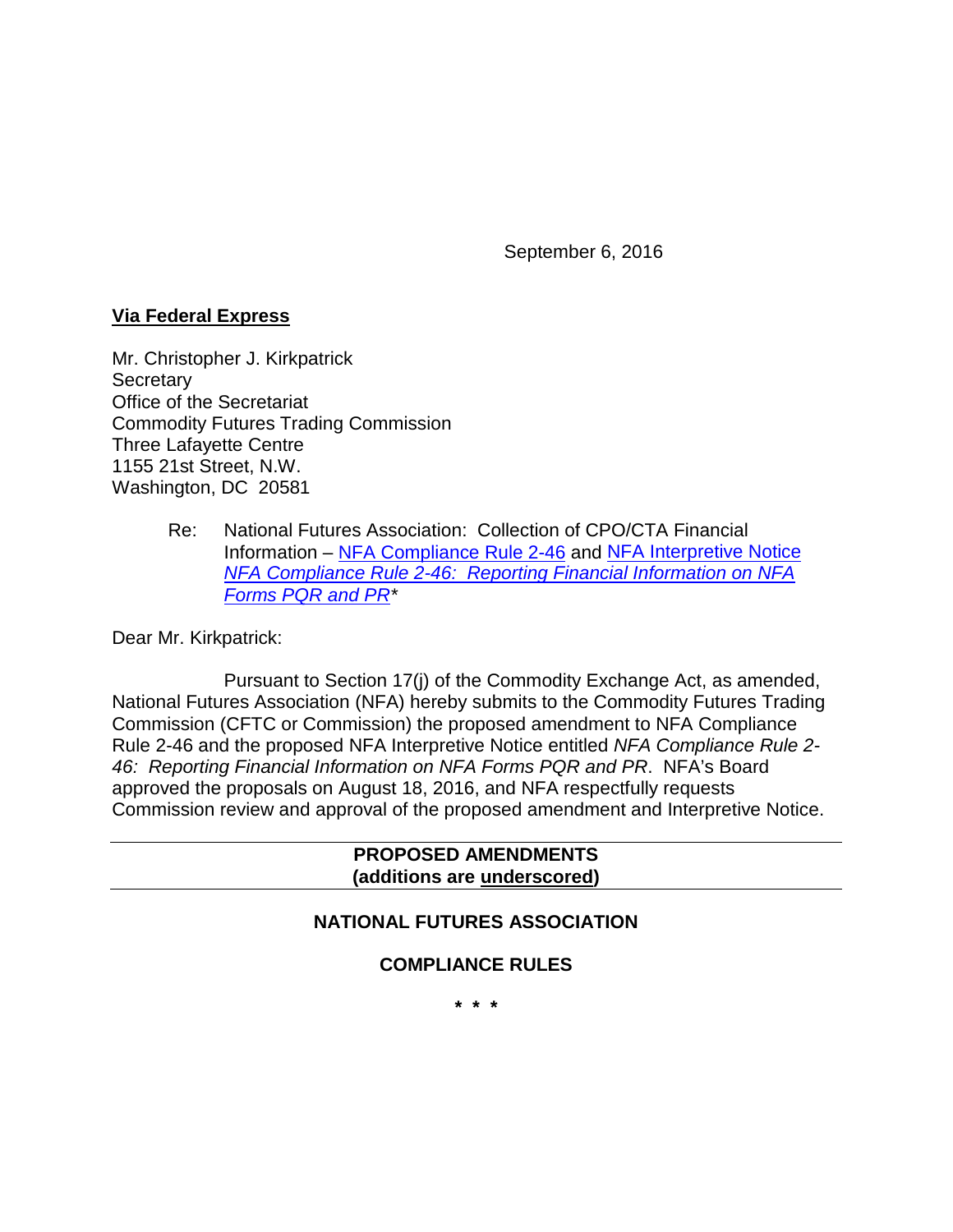# **Rule 2-46. CPO AND CTA QUARTERLY REPORTING REQUIREMENTS**

(a) Except as provided in paragraph (b) below, each CPO Member must file NFA Form PQR, in a form and manner prescribed by NFA, on a quarterly basis with NFA, for each pool that it operates and for which it has any reporting requirement under CFTC Regulation 4.27 within 60 days after the end of the quarters ending March, June and September, and a year-end report within 90 days of the calendar year end.

(b) Each CPO Member that is required to file CFTC Form CPO-PQR on a quarterly basis pursuant to CFTC Regulation 4.27 will satisfy its NFA Form PQR filing requirements by filing CFTC Form PQR, along with any additional information in a form and manner prescribed by NFA, in accordance with CFTC Regulation 4.27.

(c) Each CTA Member with a reporting requirement under CFTC Regulation 4.27 must file NFA Form PR, in a form and manner prescribed by NFA, on a quarterly basis with NFA within 45 days after the quarters ended March, June and September and a yearend report within 45 days of the calendar year end.

**\* \* \***

### **INTERPRETIVE NOTICES**

#### **\* \* \***

# **9071 – NFA COMPLIANCE RULE 2-46: REPORTING FINANCIAL INFORMATION ON NFA FORMS PQR AND PR**

NFA Compliance Rule 2-46 requires NFA Member CPOs and CTAs (with reporting requirements under CFTC Regulation 4.27) to file NFA Forms PQR and PR, respectively, on a quarterly basis. These forms collect certain general identifying information regarding the CPO or CTA, as well as specific information on the pools operated by the CPO and the assets directed by the CTA. NFA reviews and analyzes this information as an integral part of NFA's oversight program for CPO and CTA Members.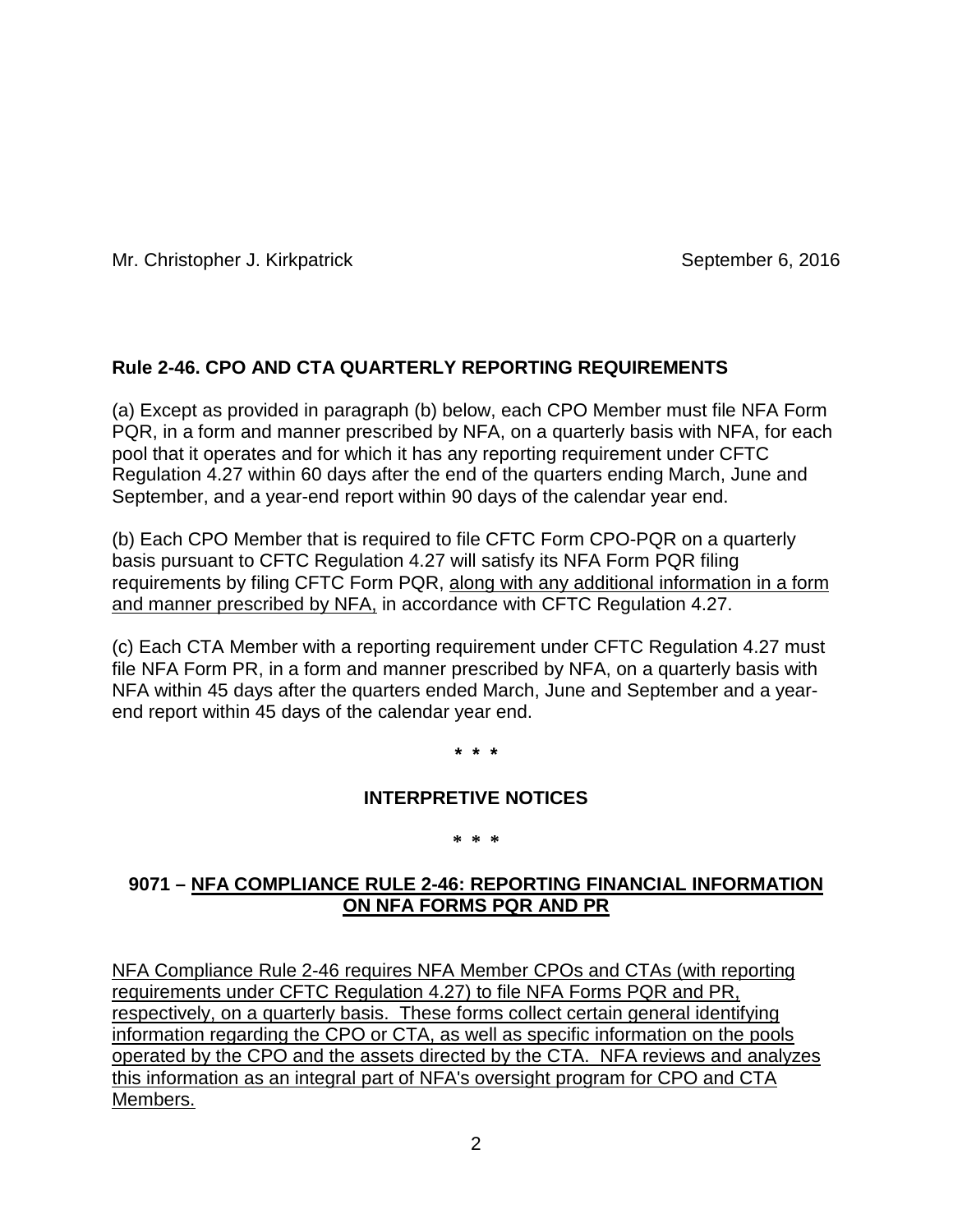Unlike FCM and independent IB Members, which file regular reports with NFA containing specific information on the Members' financial condition, NFA does not collect any financial information on the financial condition of CPO or CTA Members. NFA uses the information reported by FCMs and IBs in determining a firm's risk profile and to identify firms that may be facing financial difficulties.

NFA's Board of Directors (Board) has determined that this type of information is an important component of NFA's oversight program, and that each CPO and CTA Member should also report information to NFA that provides NFA with the ability to monitor the firm's financial condition and identify firms that may be facing financial difficulties. Therefore, NFA is revising Forms PQR and PR to require each CPO and CTA to report two financial ratios related to the firm's financial health. The purpose of this Interpretive Notice is to provide additional information on the requirements for providing this information.

# **Required Ratios**

NFA Forms PQR and PR will contain data fields requiring CPOs and CTAs to report the following two ratios (reported to the nearest two decimal places):

a. Current Assets/Current Liabilities (CA/CL) Ratio

This ratio divides a firm's current assets by its current liabilities, providing a measure of a firm's liquidity. This ratio is based on a firm's current asset and current liability balances at the reporting quarter end.

The following definitions apply for the purpose of computing this ratio:

*Current Assets*: Cash or any asset that can be readily converted to cash within one year. Current assets for a CPO or CTA may include, but are not limited to, cash, marketable securities, short-term investments, accounts receivable, and a general partner's investment in its pool.

*Current Liabilities*: Obligations that are reasonably expected to be paid within one year. Current liabilities include, but are not limited to, accounts payable, accrued expenses,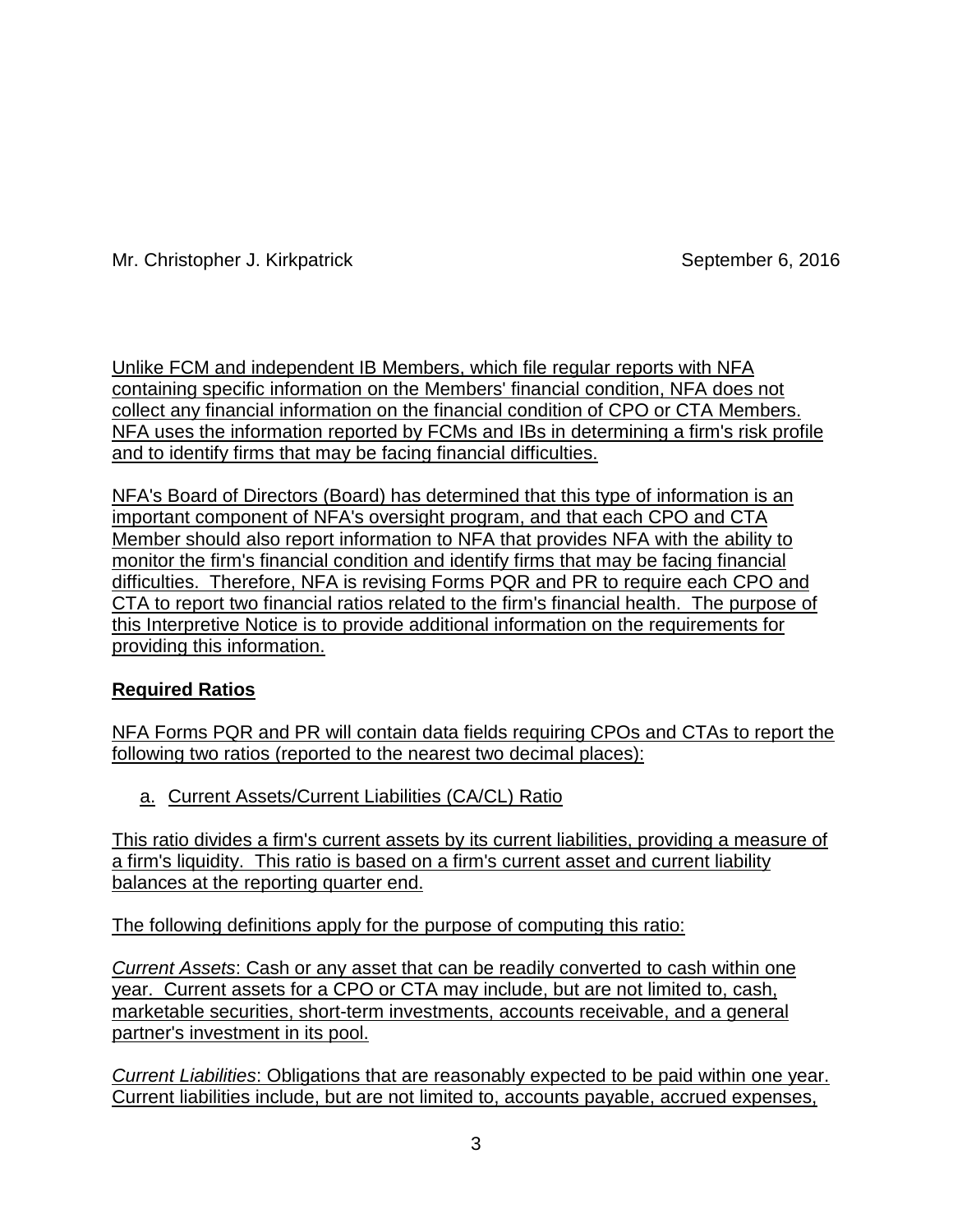payroll liabilities, income tax liabilities, and interest payable. A firm's long-term financial obligations that are not due within the present accounting year are considered a noncurrent liability and should not be included in this ratio.

b. Total Revenue/Total Expenses (TR/TE) Ratio

This ratio divides a firm's total revenue by its total expenses, measuring a firm's operating margin. Although a firm will report this ratio each quarter, the ratio must reflect the total revenue earned and total expenses incurred during the prior 12 months.

The following definitions apply for the purpose of computing this ratio:

*Total Revenue*: Gross income earned by a firm from its normal business activities before any expenses have been deducted. Income may be received as cash or a cash equivalent and is typically generated by a CPO or CTA through management and/or incentive fees.

*Total Expenses*: Costs incurred in a firm's efforts to generate revenue, representing the cost of doing business. Expenses may include, but are not limited to, wages and salaries, rent, utilities, depreciation, and bad debts.

A CPO or CTA that has a fiscal year end that does not align with the Form PQR or PR reporting quarters may report the ratios as of the firm's most recently ended fiscal quarter. For example, the regular quarterly financial reporting quarters for a firm with a July 31 fiscal year end would be July 31, October 31, January 31 and April 30. The firm may report the ratio information as of July 31 on the September 30 Form PQR or PR, the ratio information as of October 31 on the December 31 PQR, etc.

The components of current assets, current liabilities, total revenue, and total expenses should be based on the requirements of generally accepted accounting principles or another internationally recognized accounting standard, consistently applied.

The ratios must be reported using the accrual method of accounting. Accrual accounting requires that the firm record revenue when it is earned rather than when it is received in cash and record an expense when it is incurred rather than when it is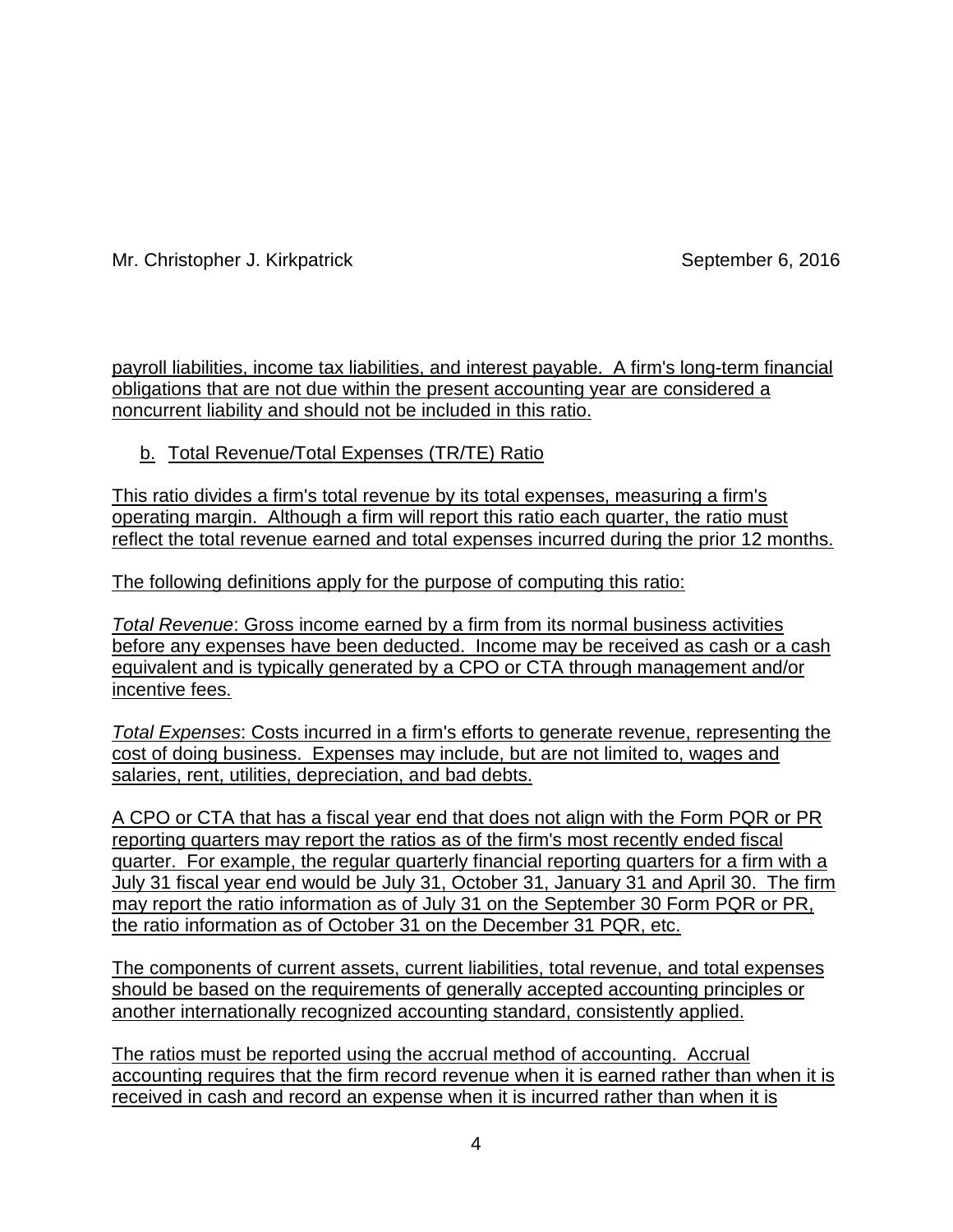actually paid. For example, a CTA charges a monthly management fee of 2%, which equates to a \$24,000 fee earned as of March 31. The CTA, however, does not actually receive payment of the fee until April 15. Under the accrual method of accounting, the CTA would record the \$24,000 fee as part of its revenue for the month of March and not for the month of April. Similarly, a CTA receives a utility bill in March for services it has already received. The CTA, however, does not pay the bill until April. The CTA should record the amount of the bill as an expense for the month of March and not for the month of April.

CPOs and CTAs that are part of a holding company/subsidiary structure may elect to report the ratios at the parent level. However, firms will be required to notify NFA that it is part of a holding company structure and indicate its reporting level election (i.e., parent/holding company level or subsidiary Member firm level) on Form PQR or PR.

The Board is not establishing any minimum ratio percentages that a firm must meet. Rather, NFA will incorporate the financial information collected on Forms PQR and PR into its oversight program and use it to identify trends that indicate that a firm may be facing financial difficulties which could impair its ability to act in the best interests of its customers.

# **Recordkeeping**

Each CPO and CTA must be able to demonstrate to NFA how it calculated the ratios reported in Form PQR or PR. Therefore, each CPO and CTA must maintain financial records supporting the calculation of these ratios, which, for those Member firms that are part of a holding company structure, may include relevant financial records of the holding company, in accordance with NFA Compliance Rule 2-10 and make those records available to NFA during an examination or otherwise upon request.

# **EXPLANATION OF PROPOSED AMENDMENTS**

NFA Compliance Rule 2-46 requires Member CPOs and CTAs to report certain information to NFA on a quarterly basis on NFA Forms PQR and PR regarding pools operated by a CPO and assets directed by a CTA. NFA utilizes this information as part of its compliance oversight program for these Members.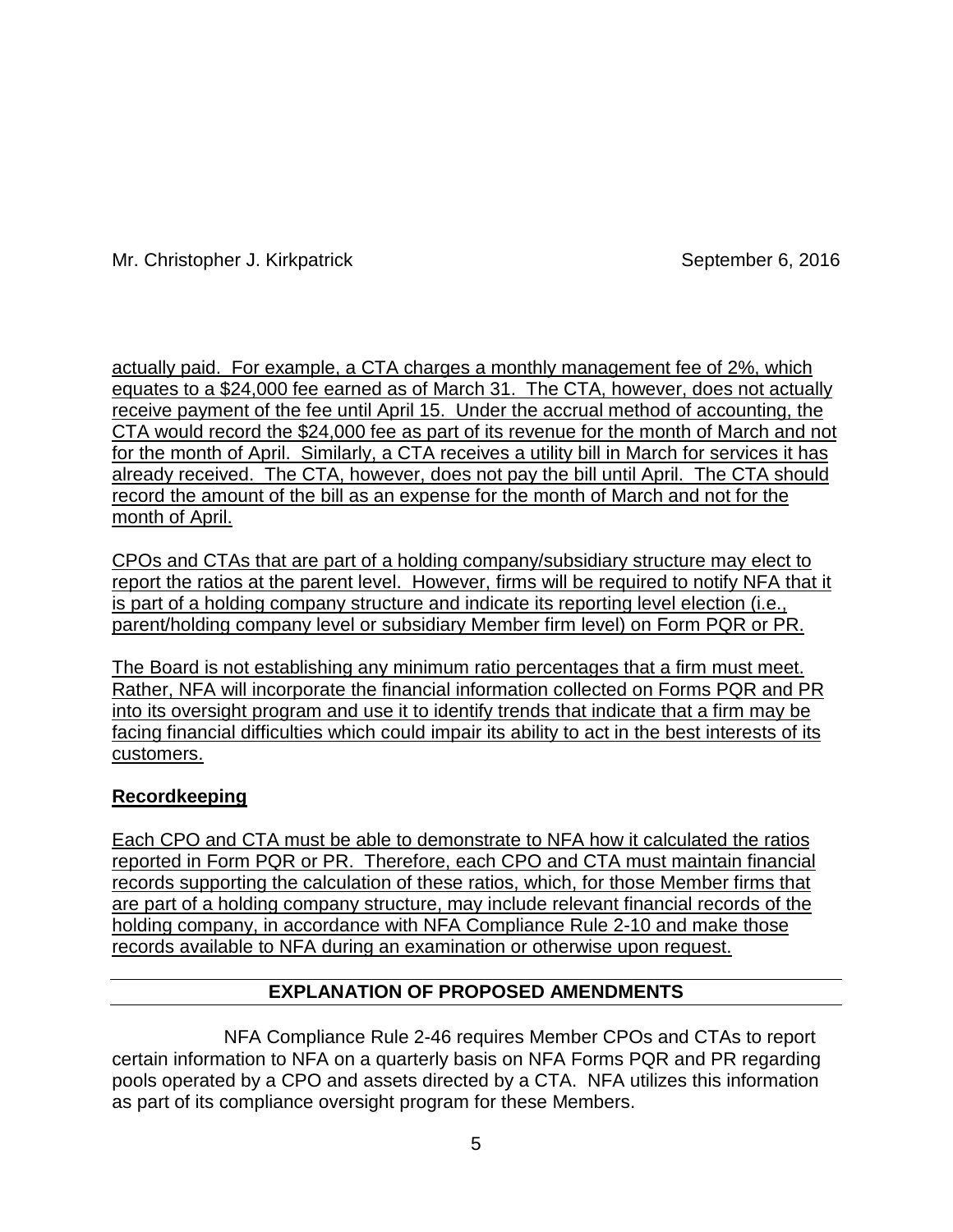NFA does not, however, currently collect any financial information on the financial condition of CPO or CTA Members. NFA's Board of Directors has determined that information on the financial condition of CPO and CTA Members should be part of NFA's compliance oversight program. Therefore, NFA is proposing an amendment to Compliance Rule 2-46 and the adoption of a new Interpretive Notice entitled *NFA Compliance Rule 2-46: Reporting Financial Information on NFA Forms PQR and PR* that will require CPOs and CTAs to report on Forms PQR and PR two financial ratios that will provide NFA with information on the financial condition of a CPO or CTA Member.

The mere fact that a firm's reported financial ratios indicate that it may be facing financial difficulties is not a rule violation. However, if a CPO or CTA provides NFA with materially false or misleading information as to its financial condition, then the CPO or CTA has violated NFA requirements. NFA will use the financial ratio information to monitor the CPO's or CTA's financial condition and identify firms that may be facing financial difficulties.

Under the proposed Interpretive Notice, NFA Member CPOs and CTAs will be required to report the following ratios on the quarterly Form PQR or PR: current assets to current liabilities, which is designed to measure the firm's liquidity and total revenue to total expenses, which is designed to measure the firm's operating margin. CPOs and CTAs that are part of a holding company/subsidiary structure may elect to report the ratios at the parent level, but will be required to indicate on Form PQR or PR whether the firm is reporting on the parent/holding company level or the subsidiary Member firm level. Further, the proposed Interpretive Notice sets forth financial record keeping requirements that CPOs and CTAs must meet to demonstrate to NFA how the ratios reported on Form PQR or PR were calculated. Specifically, all CPOs and CTAs must retain financial records supporting the ratios' calculations and for those Member firms that are part of a holding company structure this may include making available the relevant financial records of the holding company.

The proposed amendment to Compliance Rule 2-46 is necessary to require firms that satisfy their NFA Form PQR filing requirements by filing CFTC Form PQR to provide NFA with the additional financial ratio information each quarter on Form PQR.